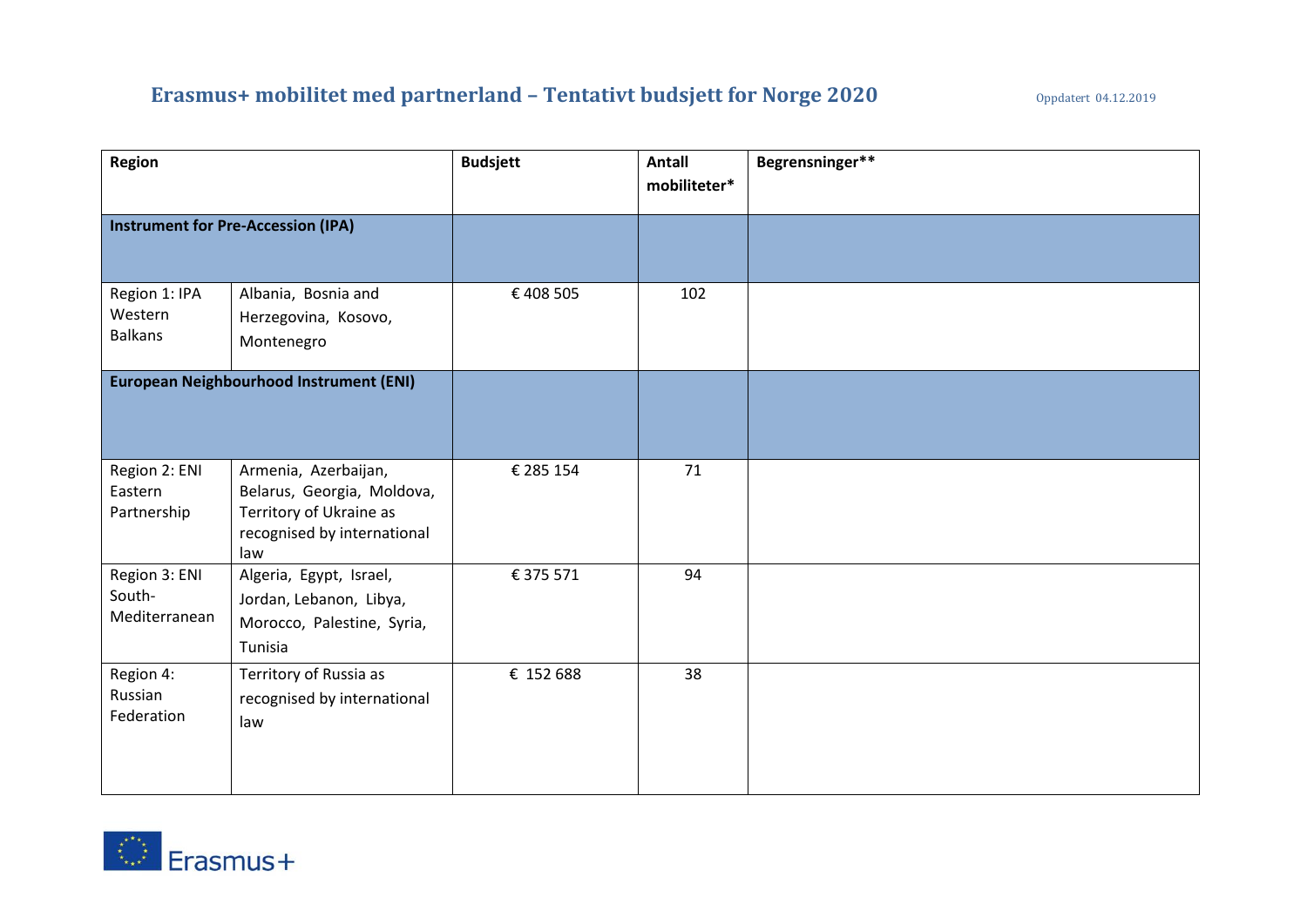|                                                  | Tilleggsvinduer ENI South og ENI East                                                                                                                                                                    |           |    |                                                                                                                                                                                                       |
|--------------------------------------------------|----------------------------------------------------------------------------------------------------------------------------------------------------------------------------------------------------------|-----------|----|-------------------------------------------------------------------------------------------------------------------------------------------------------------------------------------------------------|
| Georgia                                          |                                                                                                                                                                                                          | € 50 000  | 13 |                                                                                                                                                                                                       |
| Ukraine                                          |                                                                                                                                                                                                          | € 70 000  | 18 |                                                                                                                                                                                                       |
| North Africa                                     | Morocco, Egypt, Tunisia, Libya, and<br>Algeria                                                                                                                                                           | € 50 000  | 13 |                                                                                                                                                                                                       |
| <b>Development Co-operation Instrument (DCI)</b> |                                                                                                                                                                                                          |           |    | Utreisende studenter fra Norge på bachelor- og masternivå<br>er ikke opprinnelig støtteverdige under budsjettene for DCI,<br>men et eget budsjett er gjort tilgjengelig for å dekke denne<br>gruppen. |
| Region 6: DCI<br>Asia                            | Afghanistan, Bangladesh, Bhutan,<br>Cambodia, China, DPR Korea, India,<br>Indonesia, Laos, Malaysia,<br>Maldives, Mongolia, Myanmar,<br>Nepal, Pakistan, Philippines, Sri<br>Lanka, Thailand and Vietnam | € 275 393 | 69 |                                                                                                                                                                                                       |

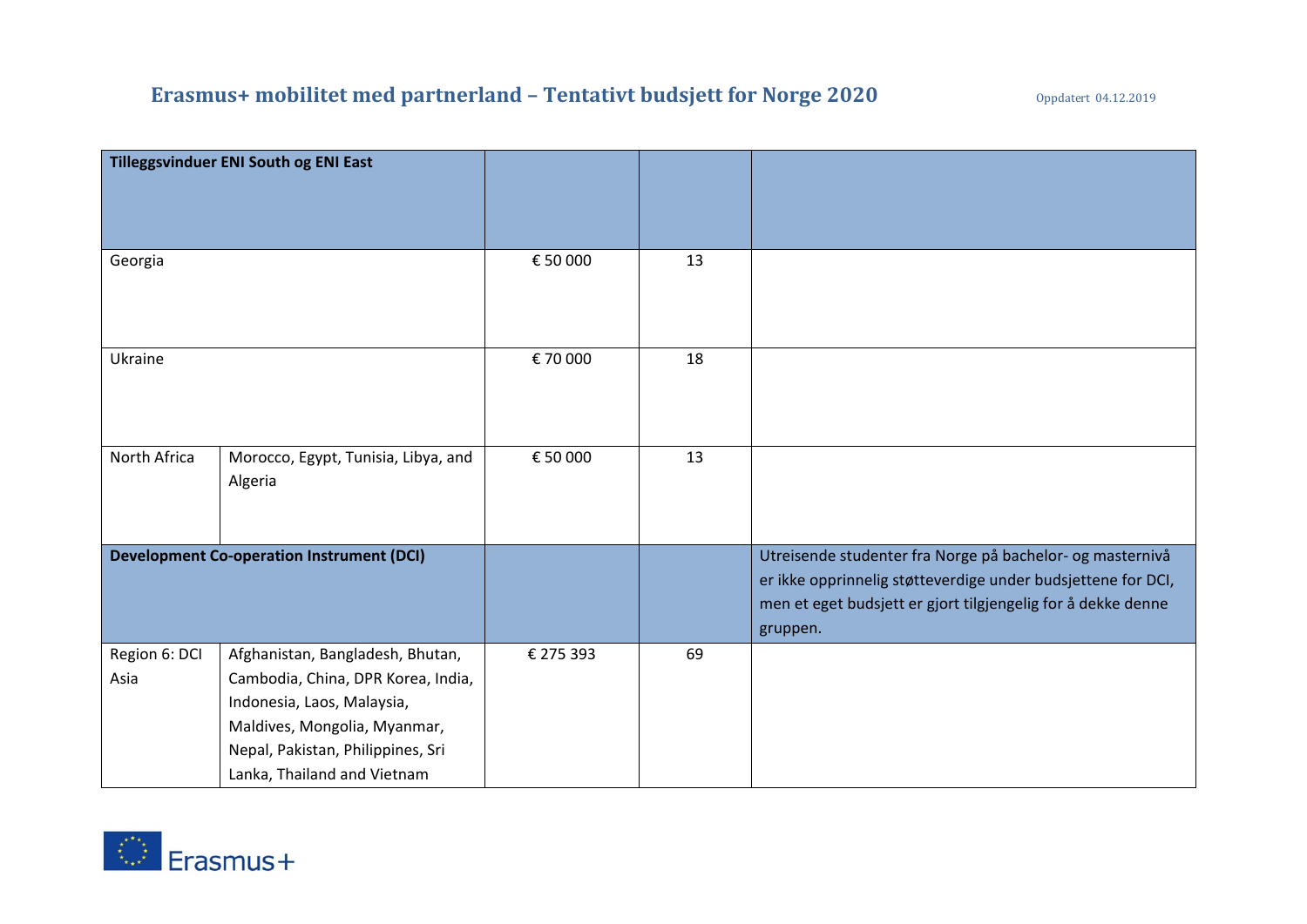# **Erasmus+ mobilitet med partnerland – Tentativt budsjett for Norge 2020** Oppdatert 04.12.2019

| Region 7: DCI     | Kazakhstan, Kyrgyzstan, Tajikistan,     | €49954    | 12          |                                                              |
|-------------------|-----------------------------------------|-----------|-------------|--------------------------------------------------------------|
| Central Asia      | Turkmenistan, Uzbekistan                |           |             |                                                              |
| Region 8: DCI     | Argentina, Bolivia, Brazil,,            | € 87 648  | 22          |                                                              |
| Latin America     | Colombia, Costa Rica, Cuba,             |           |             |                                                              |
|                   | Ecuador, El Salvador, Guatemala,        |           |             |                                                              |
|                   | Honduras, Mexico, Nicaragua,            |           |             |                                                              |
|                   | Panama, Paraguay, Peru,                 |           |             |                                                              |
|                   | Venezuela                               |           |             |                                                              |
| Region 10: DCI    | South Africa                            | € 82 810  | 21          |                                                              |
| South Africa      |                                         |           |             |                                                              |
|                   |                                         |           |             |                                                              |
| <b>DCI Middle</b> | Iraq, Iran, Yemen                       | € 0       | $\mathbf 0$ |                                                              |
| East              |                                         |           |             |                                                              |
|                   |                                         |           |             |                                                              |
|                   | <b>European Development Funds (EDF)</b> |           |             | Utreisende studenter fra Norge på bachelor- og masternivå    |
|                   |                                         |           |             | er ikke opprinnelig støtteverdige under budsjettene for EDF, |
|                   |                                         |           |             | men et eget budsjett er gjort tilgjengelig for å dekke denne |
|                   |                                         |           |             | gruppen.                                                     |
| Region 11:        | Angola, Antigua and Barbuda,            | € 354 999 | 89          |                                                              |
| <b>EDF</b>        | Bahamas, Barbados, Belize, Benin,       |           |             |                                                              |
| African,          | Botswana, Burkina Faso, Burundi,        |           |             |                                                              |
| Caribbean and     | Cameroon, Cape Verde, Central           |           |             |                                                              |
| Pacific states    | African Republic, Chad, Comoros,        |           |             |                                                              |
|                   | Congo, Congo-Democratic republic        |           |             |                                                              |
|                   | of the, Cook Islands, Djibouti,         |           |             |                                                              |
|                   | Dominica, Dominican Republic,           |           |             |                                                              |
|                   | Equatorial Guinea, Eritrea,             |           |             |                                                              |

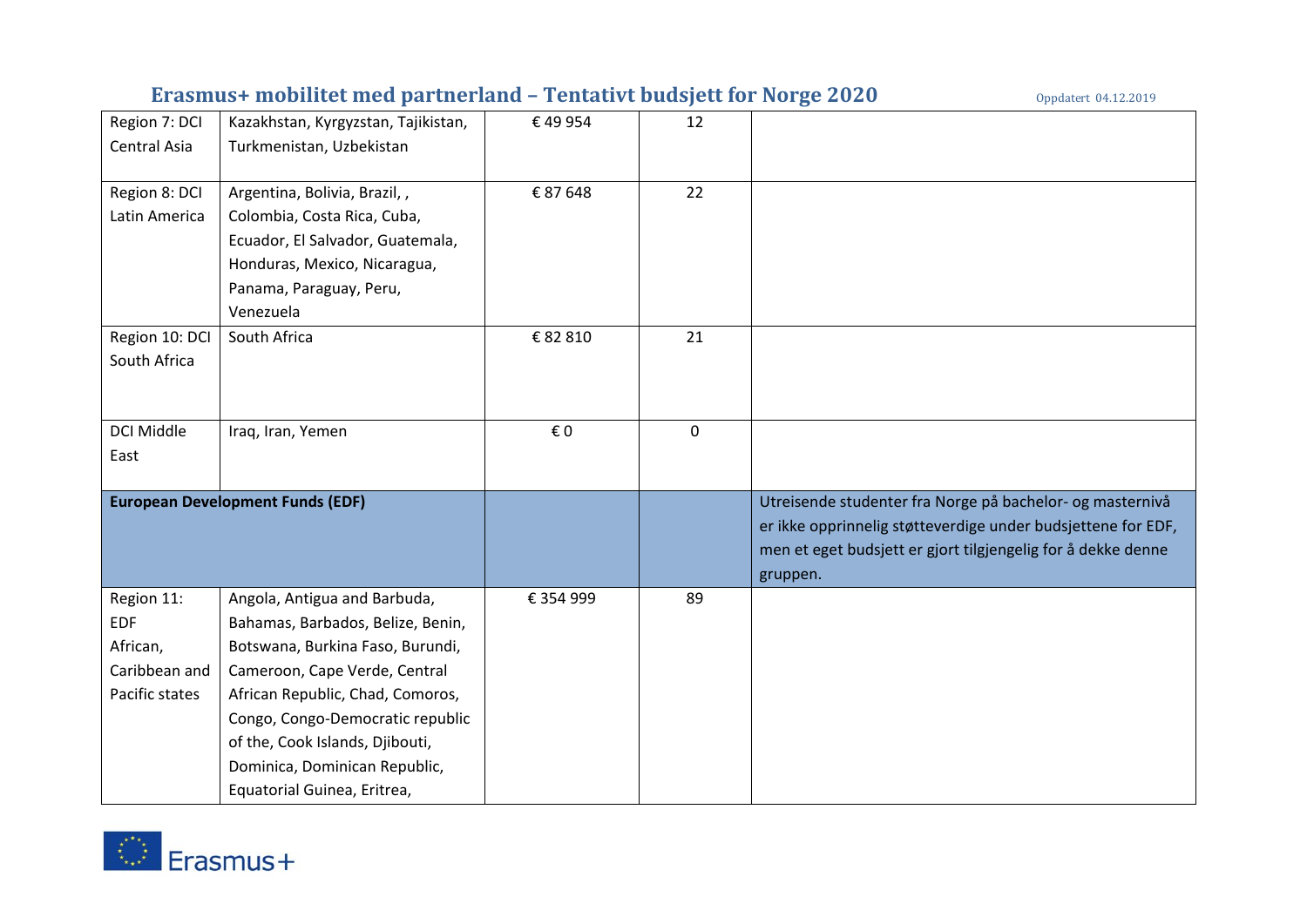# **Erasmus+ mobilitet med partnerland - Tentativt budsjett for Norge 2020**

|                      | Ethiopia, Fiji, Gabon, Gambia,      |                   |          |                                                              |
|----------------------|-------------------------------------|-------------------|----------|--------------------------------------------------------------|
|                      | Ghana, Grenada, Guinea, Guinea-     |                   |          |                                                              |
|                      | Bissau, Guyana, Haiti, Ivory Coast, |                   |          |                                                              |
|                      | Jamaica, Kenya, Kiribati, Lesotho,  |                   |          |                                                              |
|                      | Liberia, Madagascar, Malawi, Mali,  |                   |          |                                                              |
|                      | Marshall Islands, Mauritania,       |                   |          |                                                              |
|                      | Mauritius, Micronesia-Federated     |                   |          |                                                              |
|                      | States of, Mozambique, Namibia,     |                   |          |                                                              |
|                      | Nauru, Niger, Nigeria, Niue, Palau, |                   |          |                                                              |
|                      | Papua New Guinea, Rwanda, Saint     |                   |          |                                                              |
|                      | Kitts And Nevis, Saint Lucia, Saint |                   |          |                                                              |
|                      | Vincent And The Grenadines,         |                   |          |                                                              |
|                      | Samoa, Sao Tome and Principe,       |                   |          |                                                              |
|                      | Senegal, Seychelles, Sierra Leone,  |                   |          |                                                              |
|                      | Solomon Islands, Somalia, South     |                   |          |                                                              |
|                      | Sudan, Sudan, Suriname,             |                   |          |                                                              |
|                      | Swaziland, Timor Leste -Democratic  |                   |          |                                                              |
|                      | Republic of, Tanzania, Togo, Tonga, |                   |          |                                                              |
|                      | Trinidad and Tobago, Tuvalu,        |                   |          |                                                              |
|                      | Uganda, Vanuatu, Zambia,            |                   |          |                                                              |
|                      | Zimbabwe.                           |                   |          |                                                              |
| <b>Heading 1 DCI</b> |                                     |                   |          |                                                              |
| og EDF               |                                     |                   |          |                                                              |
| Tillegg DCI og       | Alle land under DCI og EDF.         | Ca € 70 000 (TBC) | 18 (TBC) | Dette tillegget er tilgjengelig for å støtte utreisende      |
| EDF.                 |                                     |                   |          | studenter fra Norge på bachelor- og masternivå til alle land |
|                      |                                     |                   |          | under DCI og EDF (som ikke kan støttes av det ordinære       |
|                      |                                     |                   |          | budsjettet for regionen).                                    |

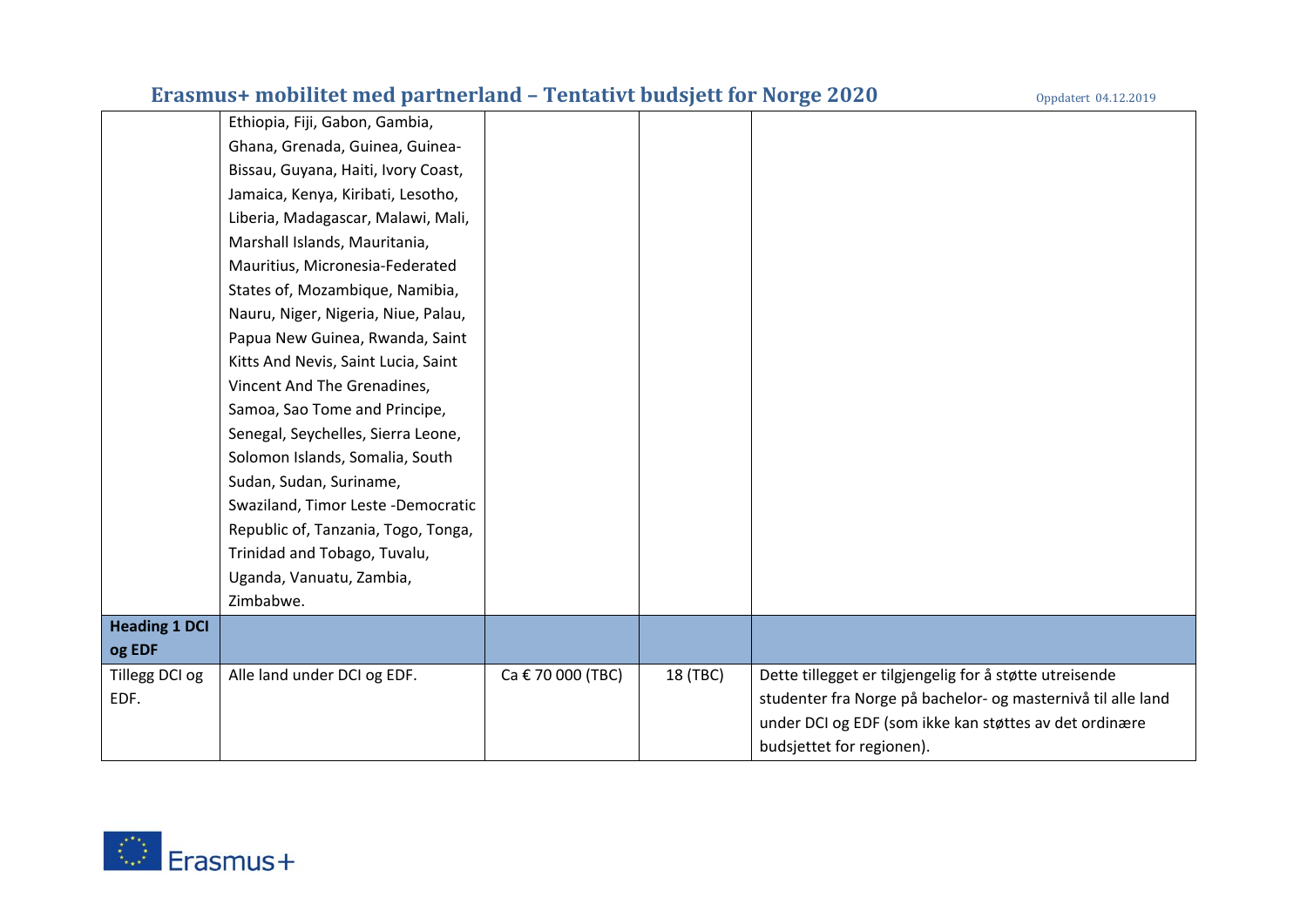# **Erasmus+ mobilitet med partnerland – Tentativt budsjett for Norge 2020** Oppdatert 04.12.2019

| <b>Partnership Instrument (PI)</b> |                                      |             |     |  |
|------------------------------------|--------------------------------------|-------------|-----|--|
|                                    |                                      |             |     |  |
| Region                             | Canada, United States of America,    | € 83 169    | 21  |  |
| $13/1:$ PI                         | Chile, Uruguay                       |             |     |  |
| Industrialis                       |                                      |             |     |  |
| ed                                 |                                      |             |     |  |
| Americas                           |                                      |             |     |  |
| Region                             | Australia, Brunei, Hong Kong, Japan, | € 75 501    | 19  |  |
| $13/2:$ PI                         | (Republic of) Korea, Macao, New      |             |     |  |
| Industrialis                       | Zealand, Singapore, Taiwan           |             |     |  |
| ed Asia                            |                                      |             |     |  |
| TOTAL € 2 334 558 (+ H1)           |                                      | € 2 400 761 | 600 |  |
|                                    |                                      |             |     |  |
|                                    |                                      |             |     |  |